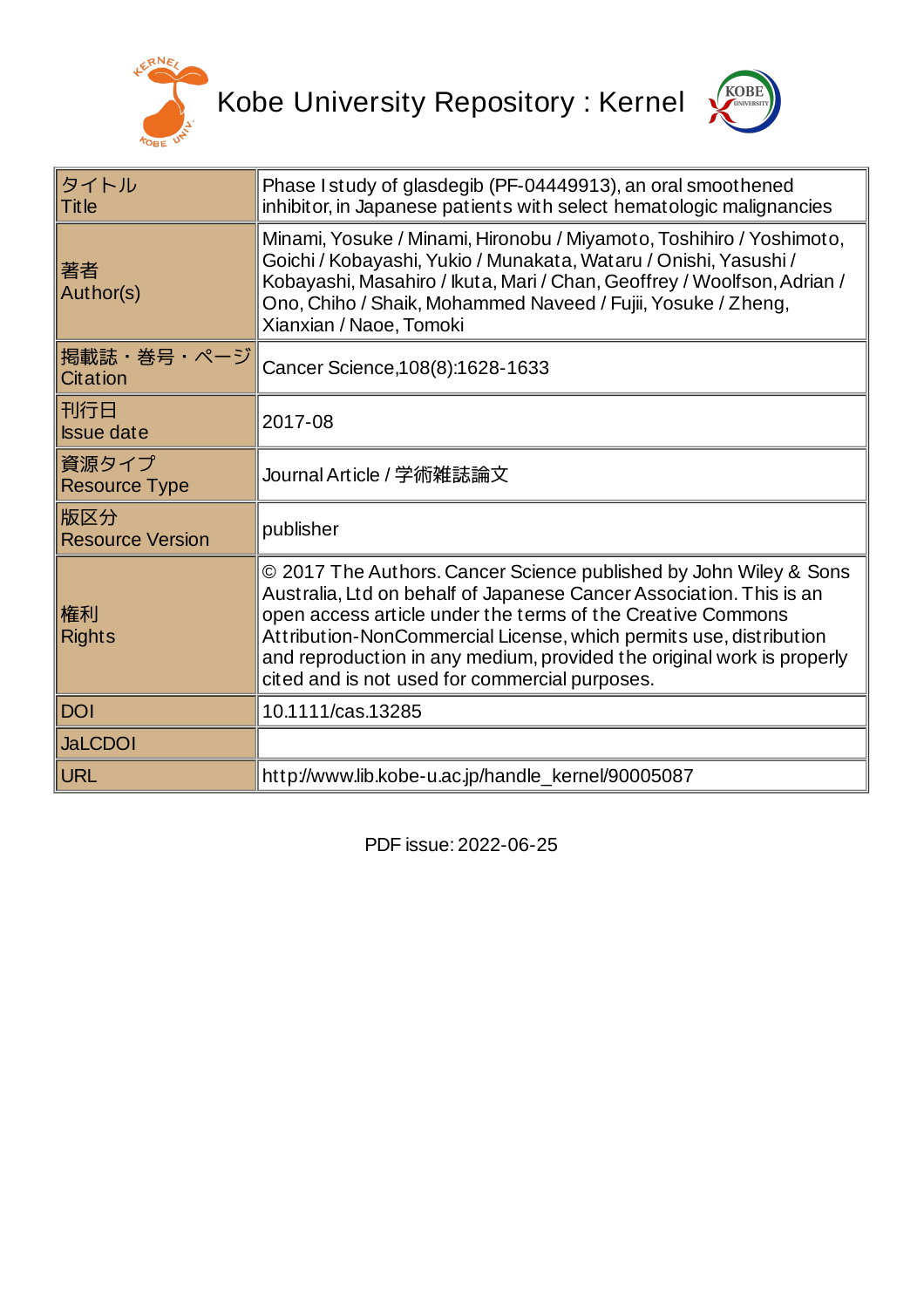# **Cancer Science**

# Phase I study of glasdegib (PF-04449913), an oral smoothened inhibitor, in Japanese patients with select hematologic malignancies

Yosuke Minami,<sup>1,2</sup> Hironobu Minami,<sup>2</sup> Toshihiro Miyamoto,<sup>3</sup> Goichi Yoshimoto,<sup>3</sup> Yukio Kobayashi,<sup>4</sup> Wataru Munakata,<sup>4</sup> Yasushi Onishi,<sup>5</sup> Masahiro Kobayashi,<sup>5</sup> Mari Ikuta,<sup>6,11</sup> Geoffrey Chan,<sup>7</sup> Adrian Woolfson,<sup>8</sup> Chiho Ono,<sup>6</sup> Mohammed Naveed Shaik,<sup>9</sup> Yosuke Fujii,<sup>6</sup> Xianxian Zheng<sup>9</sup> and Tomoki Naoe<sup>10</sup>

<sup>1</sup>National Cancer Center Hospital East, Kashiwa, Chiba; <sup>2</sup>Kobe University Hospital, Kobe, Hyogo; <sup>3</sup>Kyushu University Hospital, Fukuoka, Fukuoka; <sup>4</sup>National Cancer Center Hospital, Chuo-ku, Tokyo; <sup>5</sup>Tohoku University Hospital, Sendai, Miyagi; <sup>6</sup>Pfizer Japan, Shibuya-ku, Tokyo, Japan; <sup>7</sup>Pfizer Inc, Collegeville, Pennsylvania; <sup>8</sup>Pfizer Inc, New York City, New York; <sup>9</sup>Pfizer Inc, San Diego, California, USA; <sup>10</sup>National Hospital Organization Nagoya Medical Center, Nagoya, Aichi, Japan

#### Key words

Glasdegib, hedgehog signaling pathway, hematologic malignancies, Japanese, smoothened

#### Correspondence

Yosuke Minami, Department of Hematology, National Cancer Center Hospital East 6-5-1 Kashiwanoha, Kashiwa, Chiba 277-8577, Japan. Tel: +81-4-7133-1111; Fax: +81-7133-6502; E-mail: yominami@east.ncc.go.jp

Funding Information This study was supported by Pfizer

Clinical trial registration ClinicalTrials.gov identifier NCT02038777.

<sup>11</sup>Former employee of Pfizer.

Received January 20, 2017; Revised May 4, 2017; Accepted May 20, 2017

Cancer Sci 108 (2017) 1628–1633

doi: 10.1111/cas.13285

The hedgehog signaling pathway regulates multiple morphogenetic processes during embryogenesis. Aberrant activation of the hedgehog pathway signal transduction in adult tissues is associated with the pathogenesis of hematologic malignancies and solid tumors. We report findings from an open-label, multicenter phase I trial of the selective, small-molecule hedgehog signaling inhibitor glasdegib (PF-04449913) in Japanese patients with select advanced hematologic malignancies. Glasdegib was administered as once-daily oral doses (25, 50 and 100 mg) in 28-day cycles after a lead-in dose on Day  $-5$ . The primary objectives were to determine first-cycle dose-limiting toxicities, safety, vital signs and laboratory test abnormalities. Secondary objectives included evaluation of pharmacokinetics, pharmacodynamics and preliminary evidence of clinical activity of glasdegib. No dose-limiting toxicities were noted in the 13 patients in the present study. All patients experienced at least one treatment-emergent, all-causality adverse event. The most frequent treatment-related adverse events (observed in ≥3 patients) were dysgeusia (n = 9), muscle spasms (n = 5), alopecia, decreased appetite ( $n = 4$  each), and increased blood creatinine phosphokinase, constipation and diarrhea ( $n = 3$  each). Two deaths occurred during the study and were deemed not to be treatment-related due to disease progression. Glasdegib demonstrated dose-proportional pharmacokinetics, marked downregulation of the glioma-associated transcriptional regulator GLI1 expression in normal skin, and evidence of preliminary clinical activity, although data are limited. Glasdegib was safe and well tolerated across the dose levels tested. It is confirmed that the 100-mg dose is safe and tolerable in Japanese patients, and this dose level will be examined in the future clinical trial.

he Hedgehog (Hh) signaling pathway regulates multiple morphogenetic processes during embryogenesis, and is involved in the maintenance of neural and skin stem cells in adults. Binding of the Sonic, Indian or Desert Hh ligands to the transmembrane receptor patched (PTCH1) allows activation of the glioma-associated transcriptional regulators GLI1 and GLI2, and modulation of target gene expression through smoothened (SMO)-mediated signaling.<sup>(1,2)</sup> Aberrant activation of Hh pathway signal transduction in adult tissues may be implicated in the pathogenesis of chronic myeloid leukemia (CML), medulloblastoma and basal cell carcinoma. $(2-6)$ 

Glasdegib (PF-04449913) is an oral, potent, selective, smallmolecule inhibitor of Hh signaling that functions through binding to the SMO receptor.<sup> $(7)$ </sup> In preclinical studies, glasdegib inhibited SMO in vitro and induced significant antitumor activity in vivo.<sup>(8-10)</sup> Furthermore, administration of glasdegib

resulted in a significant reduction in leukemic stem cell (LSC) burden in xenograft models, inhibition of Hh signaling, and a reduction in cell populations expressing LSC markers.<sup>(9,10)</sup> SMO inhibition comprises a new approach to the eradication of LSC, as demonstrated in preclinical models of CML, and this provides a rationale for investigating its clinical effects in patients with myeloid malignancies.

In a phase I dose-escalation study conducted in patients with select advanced myeloid malignancies and solid tumors in the United States and Italy, glasdegib was well tolerated. Dysgeusia, decreased appetite and alopecia were the most common treatment-related adverse events (AE) observed with glasdegib, and were consistent with the class effects observed with other Hh pathway inhibitors.<sup>(11)</sup> Glasdegib demonstrated dose-proportional pharmacokinetics (PK) over the 5–600 mg dose range. Furthermore, glasdegib showed preliminary clinical

Cancer Sci | August 2017 | vol. 108 | no. 8 | 1628–1633 © 2017 The Authors. Cancer Science published by John Wiley & Sons Australia, Ltd on behalf of Japanese Cancer Association.

This is an open access article under the terms of the [Creative Commons Attrib](http://creativecommons.org/licenses/by-nc/4.0/) [ution-NonCommercial](http://creativecommons.org/licenses/by-nc/4.0/) License, which permits use, distribution and reproduction in any medium, provided the original work is properly cited and is not used for commercial purposes.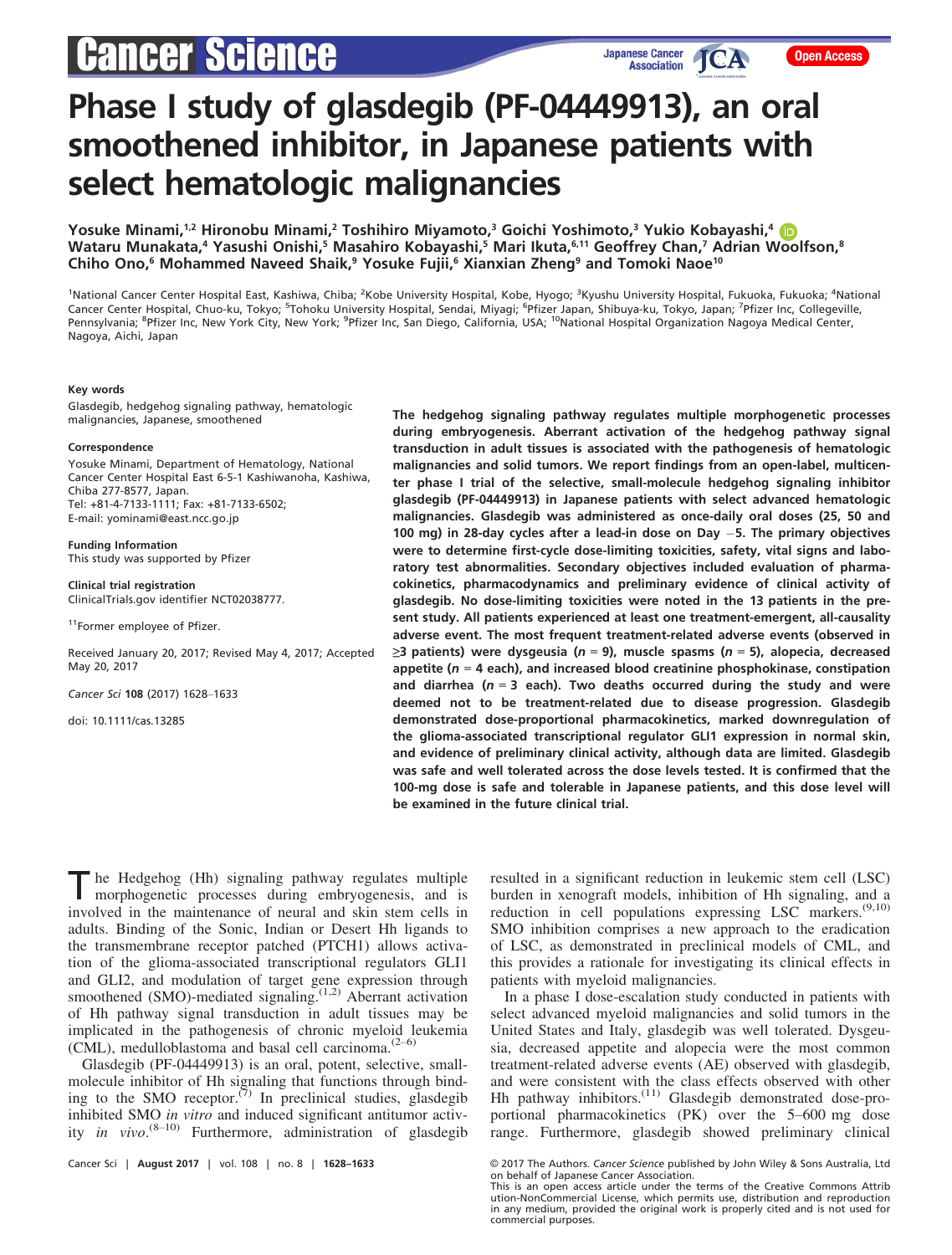activity in approximately half of the patients in the study. $(12)$ The results from this study provided a rationale for phase II studies of glasdegib (as monotherapy or in combination with standard therapy) in a variety of hematologic malignancies, including acute myeloid leukemia (AML), myelodysplastic syndrome and myelofibrosis (MF).

This ongoing phase I study (data cut-off on 1 March 2016) was conducted to evaluate the safety, PK, pharmacodynamics (PD) and preliminary clinical activity of glasdegib monotherapy in Japanese patients with select advanced hematologic malignancies.

# Material and Methods

Study design and patient selection. As part of an open-label, multicenter phase I trial (NCT02038777), this study was performed in patients with select advanced hematologic malignancies in Japan. Glasdegib was administered as once-daily (q.d.) oral doses in 28-day cycles after a lead-in dose on Day  $-5$ . Three doses (25, 50 and 100 mg) were evaluated using a  $3 + 3$  clinical study design. The primary objectives of the study were to determine first-cycle dose-limiting toxicities (DLT), safety, vital signs and laboratory test abnormalities. Secondary objectives included evaluation of PK, PD and preliminary evidence of clinical activity of glasdegib.

Patients aged  $\geq 20$  years with select advanced hematologic malignancies who were refractory, resistant or intolerant to prior therapies were included. Eligible patients were limited to myelodysplastic syndrome (MDS), MF, chronic myelomonocytic leukemia (CMML), CML (including T315I mutants) and AML. Patients had an Eastern Cooperative Oncology Group (ECOG) performance status of 0–2, and adequate renal, hepatic and cardiac functions. Patients were excluded from the study if they had active graft-versus-host disease, or life-threatening or clinically significant uncontrolled infection. In addition, patients were not eligible if they were known to be refractory to platelet or packed red blood cell transfusions, had a history of serious cardiovascular disease in the previous 6 months, Fridericia-corrected QTc (QTcF) >470 ms, or active central nervous system involvement by leukemia.

The study was conducted in compliance with the Declaration of Helsinki and followed the International Conference on Harmonisation Good Clinical Practices guidelines. The protocol was approved by the institutional review boards of the participating institutions and all patients provided signed informed consent. The study was supported by Pfizer and registered at ClinicalTrials.gov (NCT02038777).

Procedures. Glasdegib was administered as q.d. oral doses of 25, 50 and 100 mg using a  $3 + 3$  design. DLT were defined as treatment-related AE observed from Day  $-5$  to Day 28 of Cycle 1 that were possibly attributable to glasdegib. These included grade ≥3 nonhematologic toxicity, prolonged (≥42 days) myelosuppression (absolute neutrophil count <500/ µL or platelet count <10  $\times$  10<sup>9</sup>/L with a normal bone marrow) and grade  $\geq$  3 QTc prolongation (QTc  $\geq$ 501 ms after correction for reversible causes).

Assessments. Safety—Safety assessments included the collection of AE and serious AE, and were monitored for 28 days after the last study treatment or until all drug-related toxicities were resolved. AE were graded for severity using NCI Common Terminology Criteria for Adverse Events, version 4.0. In addition, laboratory assessments were conducted.

Pharmacokinetics—Serial blood samples were collected for PK assessments on Day  $-5$  following a single dose, and on Days 1, 8, 15 and 21 of Cycle 1, and on Day 1 of the following cycles. Samples were analyzed for plasma glasdegib concentrations at Covance Bioanalytical Services (Shanghai, China) using a validated analytical method (lower limit of quantification [LLOQ] of 3.00 ng/mL). PK parameters for glasdegib were evaluated, including the observed maximum plasma concentration  $(C_{\text{max}})$ , time to maximum plasma concentration  $(T_{\text{max}})$  and area under the plasma concentration–time curve (AUC), and were estimated using noncompartmental analysis.

Pharmacodynamics—Normal skin biopsies were obtained at screening and on Cycle 1 Day 21 to analyze treatment-related changes in the expression of Hh pathway-regulated genes. When possible, PD skin sample collections were matched with PK sample collections for PK/PD evaluations.

Preliminary clinical activity—Clinical activity was assessed according to disease-specific response criteria. The response criteria for CML was derived from Faderl et al. (1999) and Cohen et al. (2005).<sup>(13,14)</sup> Response criteria for CMML, MDS, MF and AML were derived and defined by the disease-specific International Working Groups and World Health Organization guidelines.

Statistical analysis. No statistical sample size determination was performed. Safety, PK, PD and preliminary clinical activity data were summarized with descriptive statistics. Data from biomarker assays were analyzed using graphical methods and descriptive statistics.

# Results

Patient characteristics and treatment. A total of 13 patients were enrolled in the study. Glasdegib was administered orally q.d. at 25 mg ( $N = 3$ ), 50 mg ( $N = 4$ ) and 100 mg ( $N = 6$ ). Patient demographics and clinical characteristics are presented in Table 1 for all patients in the study. Seven patients had AML and four had MDS. The remaining patients had CMML  $(n = 1)$  and MF  $(n = 1)$ .

Safety and tolerability. No DLT were observed in the 13 patients in this study. All patients experienced at least one treatment-emergent, all-causality AE, the most frequent (observed in ≥3 patients) being dysgeusia, constipation, decreased appetite, muscle spasms, pyrexia, alopecia, and increased blood phosphokinase creatinine, diarrhea, fatigue, hypokalemia, thrombocytopenia, and decreased weight (Table 2). The most frequent grade 3 treatment-emergent, all-causality AE were anemia, hypokalemia, and thrombocytopenia ( $n = 2$ ; 15%) each). Grade 4 treatment-emergent AE (leukopenia, neutropenia, thrombocytopenia and reduced platelet count) were observed  $(n = 1; 8\%$  each).

Of the 13 patients in the study, 9 (69%) experienced treatment-emergent, treatment-related AE, which were all grade 1–3 in severity (Table 3). The most frequent treatmentrelated AE (observed in  $\geq$ 3 patients) were dysgeusia, muscle spasms, alopecia, decreased appetite, and increased blood creatinine phosphokinase, constipation and diarrhea.

Treatment with glasdegib was permanently discontinued due to AE in 3 patients at 50 mg and 1 patient at 100 mg. Two deaths occurred during the study. One 68-year-old man developed grade 5 cerebral hemorrhage, which was due to disease progression, and a 65-year-old woman experienced grade 5 disease progression; both deaths were deemed not to be treatment-related. A 72-year-old man developed grade 2 disseminated intravascular coagulation, which had not resolved by the end of the study. Temporary discontinuations occurred in 2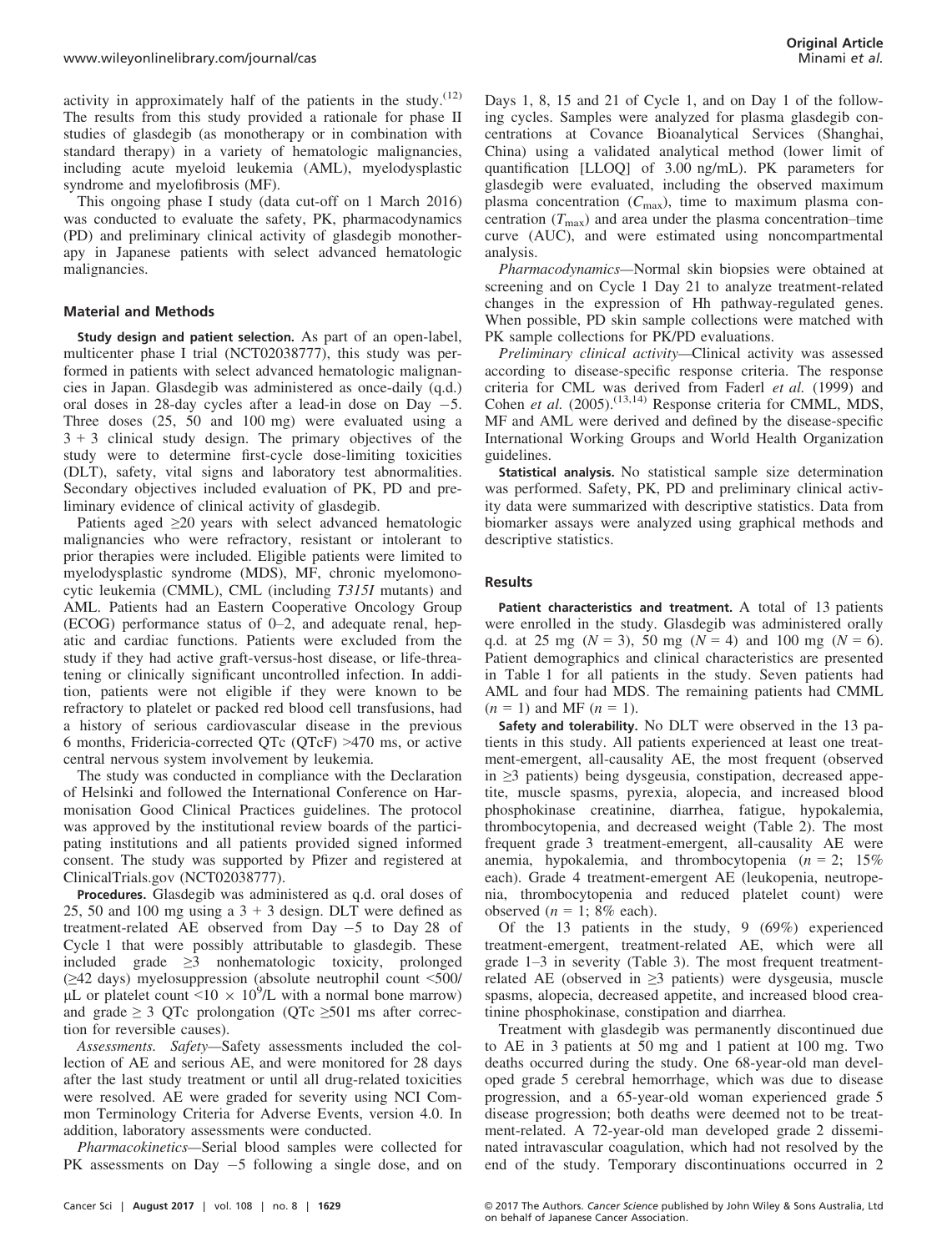# Table 1. Patient baseline demographics and clinical characteristics

|                          | Glasdegib dose   |             |                  |              |                   |           |           |
|--------------------------|------------------|-------------|------------------|--------------|-------------------|-----------|-----------|
|                          | 25 mg<br>$n = 3$ |             | 50 mg<br>$n = 4$ |              | 100 mg<br>$n = 6$ |           | Total     |
|                          | Male             | Female      | Male             | Female       | Male              | Female    |           |
| Number of patients       | 2                | 1           | 3                |              | 3                 | 3         | 13        |
| Age, years               |                  |             |                  |              |                   |           |           |
| Median                   | 64.5             | 49.0        | 68.0             | 65.0         | 73.0              | 68.0      | 68.0      |
| Range                    | 63-66            | 49 - 49     | $64 - 72$        | $65 - 65$    | $71 - 81$         | $55 - 72$ | $49 - 81$ |
| ECOG PS, $n$ (%)         |                  |             |                  |              |                   |           |           |
| 0                        | 1(33)            |             | 2(50)            |              | 4(67)             |           | 7(54)     |
| $\mathbf{1}$             | 2(67)            |             | 2(50)            |              | 1(17)             |           | 5(38)     |
| $\overline{2}$           |                  | 0           |                  | 0            |                   | 1(17)     | 1(8)      |
| Primary diagnosis, n (%) |                  |             |                  |              |                   |           |           |
| <b>MDS</b>               |                  | 2(67)       |                  | 1(25)        |                   | 1(17)     | 4(31)     |
| MF                       |                  | 0           |                  | $\mathbf{0}$ |                   | 1(17)     | 1(8)      |
| <b>CMML</b>              | 0                |             | 1(25)            |              | 0                 |           | 1(8)      |
| AML                      |                  | 1(33)       |                  | 2(50)        |                   | 4(67)     | 7(54)     |
| Prior regimens, n (%)    |                  |             |                  |              |                   |           |           |
| 1                        |                  | 1(33)       |                  | 2(50)        |                   | 3(50)     | 6(46)     |
| 2                        |                  | 1(33)       |                  | 0            |                   | 1(17)     | 2(15)     |
| 3                        |                  | $\mathbf 0$ |                  | 1(25)        |                   | 0         | 1(8)      |
| >3                       |                  | 1(33)       |                  | 1(25)        |                   | 2(33)     | 4(31)     |

AML, acute myeloid leukemia; CMML, chronic myelomonocytic leukemia; ECOG PS, Eastern Cooperative Oncology Group performance score; MDS, myelodysplastic syndrome; MF, myelofibrosis.

# Table 2. Treatment-emergent, all-causality adverse events in  $\geq 3$ patients

| $N = 13$                                 | Treatment-emergent,<br>all-causality adverse<br>events |                        |  |
|------------------------------------------|--------------------------------------------------------|------------------------|--|
|                                          | All grades<br>n(%)                                     | $\geq$ Grade 3<br>n(%) |  |
| Any adverse event                        | 13 (100.0)                                             | 7(53.8)                |  |
| Dysgeusia                                | 9(69.2)                                                | 0                      |  |
| Constipation                             | 6 (46.2)                                               | 0                      |  |
| Decreased appetite                       | 6(46.2)                                                | 0                      |  |
| Muscle spasms                            | 6(46.2)                                                | 0                      |  |
| Pyrexia                                  | 6(46.2)                                                | 1(7.7)                 |  |
| Alopecia                                 | 4(30.8)                                                | 0                      |  |
| Blood creatinine phosphokinase increased | 3(23.1)                                                | 0                      |  |
| Diarrhea                                 | 3(23.1)                                                | 0                      |  |
| Fatigue                                  | 3(23.1)                                                | 0                      |  |
| Hypokalemia                              | 3(23.1)                                                | 2(15.4)                |  |
| Thrombocytopenia                         | 3(23.1)                                                | 3(23.1)                |  |
| Weight decreased                         | 3(23.1)                                                | 0                      |  |

(15%) patients in the 25-mg group, 1 patient in the 50-mg group, and in 3 (23%) patients in the 100-mg group for an allcause AE. Treatment was temporarily discontinued or the dose reduced in 3 (23%) patients due to a treatment-related AE, including grade 1 muscle cramp, grade 1 dysgeusia and grade 1–3 pyrexia. All of these treatment-related AE resolved following temporary treatment discontinuation. A 68-year-old woman in the 100-mg group developed grade 1 alopecia and grade 1 dysgeusia that both resolved upon dose reduction of glasdegib. The median duration of treatment (from first dose to

|                   | Table 3. Treatment-emergent, treatment-related adverse events in |  |  |
|-------------------|------------------------------------------------------------------|--|--|
| $\geq$ 3 patients |                                                                  |  |  |

| $N = 13$                                 | Treatment-emergent,<br>treatment-related<br>adverse events |                 |  |
|------------------------------------------|------------------------------------------------------------|-----------------|--|
|                                          | All grades<br>n(%)                                         | Grade 3<br>n(%) |  |
| Any adverse event                        | 9(69.2)                                                    | $1(7.7)$ †      |  |
| Dysgeusia                                | 9(69.2)                                                    | 0               |  |
| Muscle spasms                            | 5(38.5)                                                    | 0               |  |
| Alopecia                                 | 4(30.8)                                                    | 0               |  |
| Decreased appetite                       | 4(30.8)                                                    | 0               |  |
| Blood creatinine phosphokinase increased | 3(23.1)                                                    | 0               |  |
| Constipation                             | 3(23.1)                                                    | 0               |  |
| Diarrhea                                 | 3(23.1)                                                    | ŋ               |  |

No grade 4 or 5 treatment-related adverse events were reported in this study. †One patient experienced grade 3 treatment-related pyrexia.

last dose) was 76 days (range, 36–332) for the 100-mg group (Fig. 1).

Pharmacokinetics. Maximum plasma concentration and exposure of glasdegib appeared to increase in a broadly dose-proportional manner (25–100 mg). Median time to maximum plasma concentration was 2–4 h after single and multiple doses of glasdegib (Table4). The terminal elimination half-life (t") of glasdegib was  $20.7 \pm 7.7$  h (mean  $\pm$  SD) following a single dose of glasdegib (25–100 mg).

Pharmacodynamics. A marked (>80%) downregulation of GLI1 expression from skin biopsies of glasdegib-treated patients was observed at steady state in the 50 and 100 mg groups. However, marked downregulation of GLI1 expression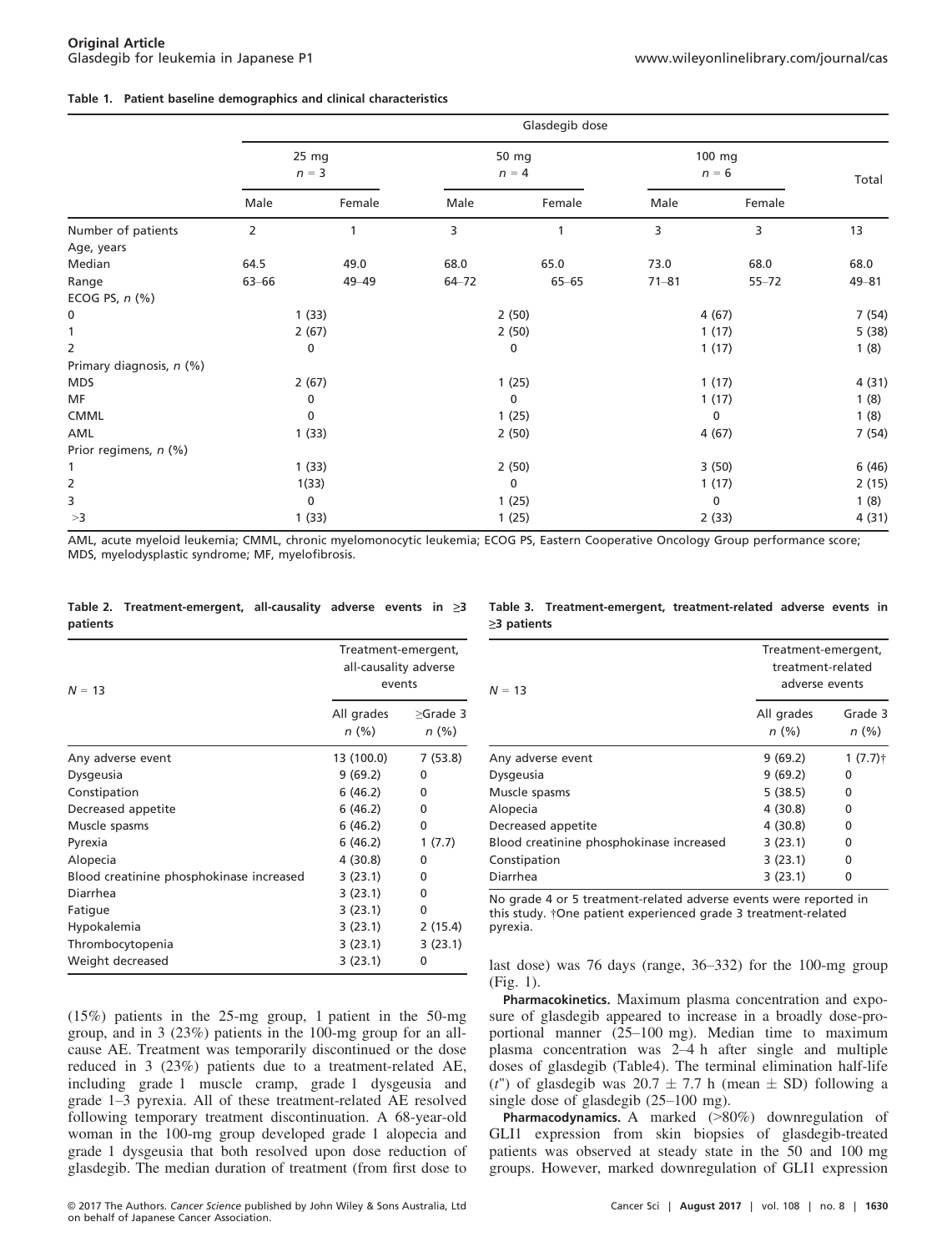

Fig. 1. Duration of treatment with glasdegib across dose levels for individual patients. \*Treatment is ongoing as of data cut. Duration of treatment: the duration from the date of first dose to one of the last dose (date of last dose – date of first dose  $+1$ ).

Table 4. Summary of glasdegib pharmacokinetic parameters following single and multiple doses

|                                   |                  | Glasdegib dose |                  |  |  |
|-----------------------------------|------------------|----------------|------------------|--|--|
| Parameter, units                  | 25 <sub>mg</sub> | 50 mg          | $100 \text{ mg}$ |  |  |
| Cycle 1 lead-in day (single dose) |                  |                |                  |  |  |
| N                                 | 3                | 4              | 6                |  |  |
| $C_{\text{max}}$ , ng/mL          | 281 (96)         | 321 (57)       | 1019 (25)        |  |  |
| $T_{\rm max}$ , h                 | $2.0(1.1-4.0)$   | $4.0(2.0-7.3)$ | $2.0(0.9-4.0)$   |  |  |
| $AUC_{\text{inf}}$ , ng•h/mL      | 3346 (68)        | 9587 (64)      | 13102 (20)       |  |  |
| CL/F, L/h                         | 7.47 (68)        | 5.22 (64)      | 7.63(20)         |  |  |
| V <sub>7</sub> /F, L              | 165 (66)         | 225 (51)       | 184 (21)         |  |  |
| $tth$ , h                         | 15.3 (1.6)       | 30.3(5.4)      | 17.1(3.9)        |  |  |
| Cycle 1/Day 21 (multiple dose)    |                  |                |                  |  |  |
| n                                 | 3                | 3              | 6                |  |  |
| $C_{\text{max}}$ , ng/mL          | 357 (90)         | 542 (9.9)      | 1330 (12)        |  |  |
| $T_{\rm max}$ , h                 | $4.0(3.9-4.0)$   | $4.0(3.9-7.3)$ | $2.0(0.9-3.9)$   |  |  |
| $AUC_{tau}$ , ng•h/mL 4562 (99)   |                  | 9310 (14)      | 15502 (26)       |  |  |
| $C_{\text{ava}}$ , ng/mL          | 190 (99)         | 388 (14)       | 646 (26)         |  |  |
| $C_{\text{trough}}$ , ng/mL       | 88 (139)         | 240 (37)       | 343 (35)         |  |  |

Data are geometric mean (geometric %CV) for all parameters except: median (range) for  $T_{\text{max}}$ ; arithmetic mean ( $\pm$ SD) for  $t_0$ . AUC<sub>inf</sub>, area under the plasma concentration–time curve from time zero to infinity;  $AUC_{tau}$  area under the plasma concentration–time curve from time zero to 24 h;  $C_{\text{avg}}$ , average plasma concentration at steady state;  $C_{\text{max}}$ maximum plasma concentration;  $C_{\text{trough}}$  lowest plasma concentration before the next dose; CV, coefficient of variation;  $t<sub>+</sub>$ , terminal elimination half-life;  $T_{\text{max}}$ , time to maximum plasma concentration;  $V_z/F$ , volume of distribution.

was not observed at steady state in the 25-mg group (Figs 2 and 3). For the 100-mg group, the mean average plasma concentration  $(C_{\text{avg}})$  was 646 ng/mL, with low variability (coefficient of variation of 26%).

Preliminary clinical activity. Preliminary clinical activity data showed that 1 (8%) patient with AML in the 100-mg group achieved morphological complete remission as the best response. Four patients (31%) with AML (1 each at 25 and 50 mg, and 2 in the 100-mg group) achieved stable disease. One patient with MDS in the 100-mg group achieved marrow complete remission. Two (16%) with MDS (1 each at 25 and 100 mg) achieved stable disease.

# **Discussion**

In this ongoing study, glasdegib appeared safe and well tolerated with dose-proportional PK and evidence of clinical activity in

Japanese patients with select hematologic malignancies across the dose levels tested (25–100 mg). Similar treatment-related AE were observed in a study of glasdegib in a phase I study in European and American patients with hematologic malignancies, $(12)$  and were considered to be consistent with the toxicities observed with other Hh pathway inhibitors.<sup>(11,12,15)</sup> None of the deaths observed in this study were considered to be treatmentrelated.

The clinically recommended dose of glasdegib that was identified in previously reported studies in European and American patients was  $100 \text{ mg}$ .<sup>(16,17)</sup> The recommended dose was selected based on a comprehensive review of the available clinical data (safety, efficacy and PK outcomes) from the phase I evaluation of glasdegib. Therefore, the primary objective of this study was also to determine first-cycle DLT up to 100 mg. However, this study was initiated from the lower dose (50 mg) because this study was the first in Japanese patients with select hematologic malignancies. In addition, it was decided to add the 25-mg dose cohort to understand the glioma-associated transcriptional regulator GLI1 expression of glasdegib globally in the lower dose level, as the 25-mg dose level had not been tested globally. It was confirmed that the 100-mg dose was safe and tolerable in Japanese patients, and the maximum tolerated dose was not reached in this study. Glasdegib demonstrated dose-proportional PK across the dose range in this study (25–100 mg). Although data are limited, this ongoing study showed that glasdegib demonstrated similar PK parameters to those reported in European and American patients with hematologic malignancies following single and multiple dosing.<sup>(12)</sup> Furthermore, GLI1 was suppressed at 100 mg. The 100-mg dose level will be used for the further assessment of the clinical activity of glasdegib in Japanese patients.

Downregulation of GLI1 is associated with inhibition of tumor growth.<sup>(18)</sup> As seen with other SMO inhibitors,<sup>(19)</sup> substantial and sustained Hh pathway inhibition (indicated by reduced GLI1 expression) was seen in patients with disease control, which is consistent with the role of Hh pathway signaling in the pathogenesis of basal cell carcinoma,  $(20-22)$  and indicates an association between GLI1 inhibition and tumor response. Although there is no clear direct evidence that GLI1 suppression in skin correlates with suppression in hematologic malignancy, the mechanism of action of glasdegib was confirmed, taking into account preclinical data such as tissue distribution and xenograft models.<sup>(20–22)</sup> A marked ( $>80\%$ ) downregulation of GLI1 expression was observed in the skin tissue in this Japanese population following treatment with glasdegib at doses  $\geq 50$  mg. This was consistent with findings from a PK/ PD analysis of glasdegib at steady state in European and

Cancer Sci | August 2017 | vol. 108 | no. 8 | 1631 © 2017 The Authors. Cancer Science published by John Wiley & Sons Australia, Ltd on behalf of Japanese Cancer Association.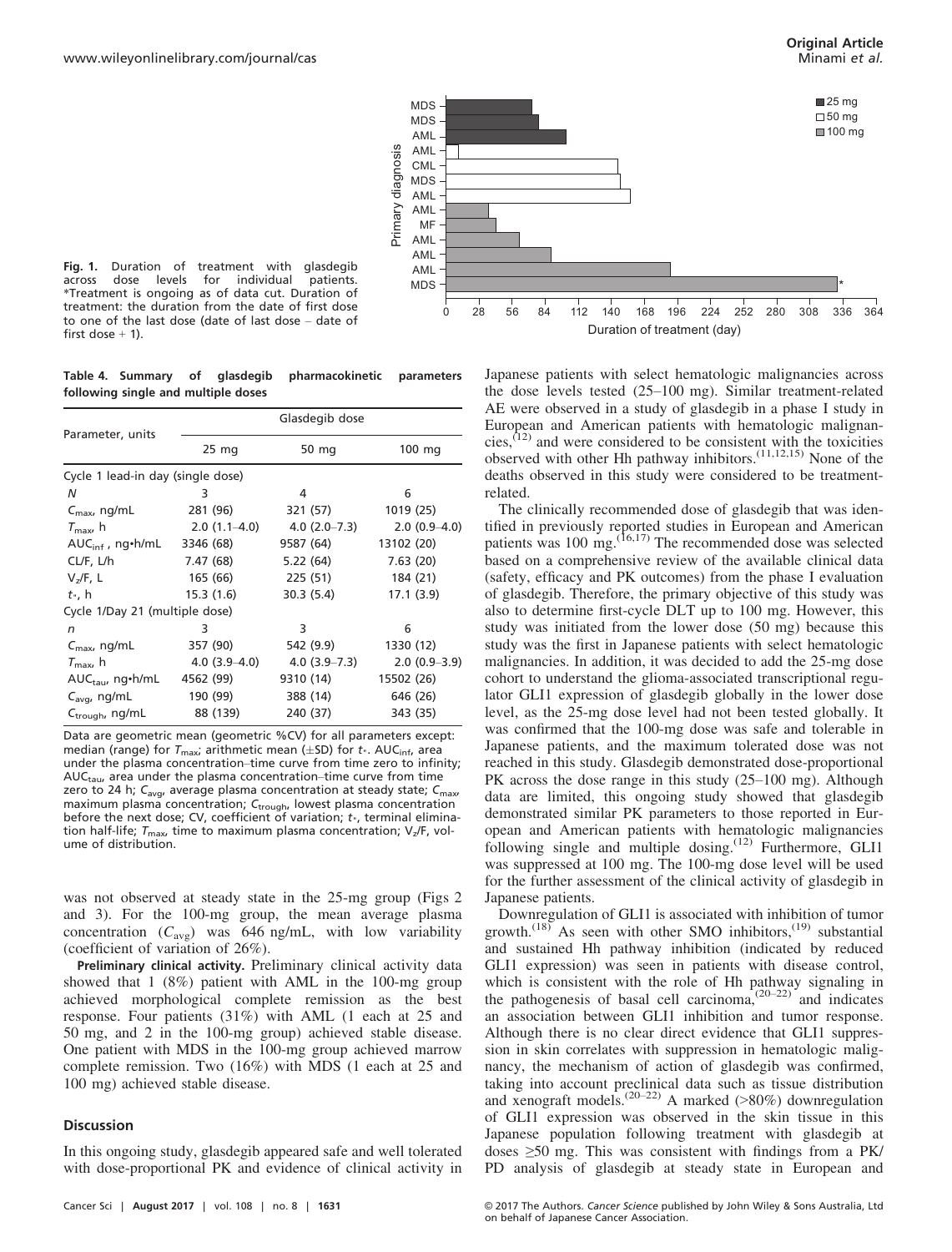

Fig. 2. GLI1 relative expression (versus baseline) from skin biopsies following treatment with glasdegib across dose levels.



Although data are limited, preliminary evidence of clinical activity was noted in this study following treatment with glasdegib. In a phase I study in European and American patients with hematologic malignancies, some suggestion of clinical activity was noted in  $23$  of 47 patients.<sup>(12)</sup> Another phase I study in patients with solid tumors reported evidence of stable disease in 35% of patients and prolonged  $(\geq 6 \text{ months})$  stabilization of disease in 13% of patients following glasdegib monotherapy.<sup>(16)</sup> Preliminary evidence of clinical activity in Japanese patients was considered to be consistent with the preliminary efficacy in European and American patients.

Fig. 3. GLI1 inhibition versus AUC.

In conclusion, glasdegib was safe and well tolerated across the dose levels tested (25–100 mg). The safety, tolerability and PK profiles of glasdegib in Japanese patients with select advanced hematologic malignancies were consistent with the results previously reported in European and American patients. Although data are limited, preliminary clinical activity was observed across dose levels tested, warranting further investigation in this patient population. The present study is currently enrolling separate cohorts of Japanese patients with previously untreated AML or high-risk MDS to assess the safety, tolerability and PK of glasdegib administered in combination with low-dose cytarabine or cytarabine plus daunorubicin.

#### Acknowledgments

Medical writing support was provided by Neel Misra of Engage Scientific Solutions and was funded by Pfizer.

#### Disclosure Statement

Dr Y Minami received research funding from Bristol-Myers Squibb. Dr H Minami received research funding from Novartis, Chugai, Eisai,